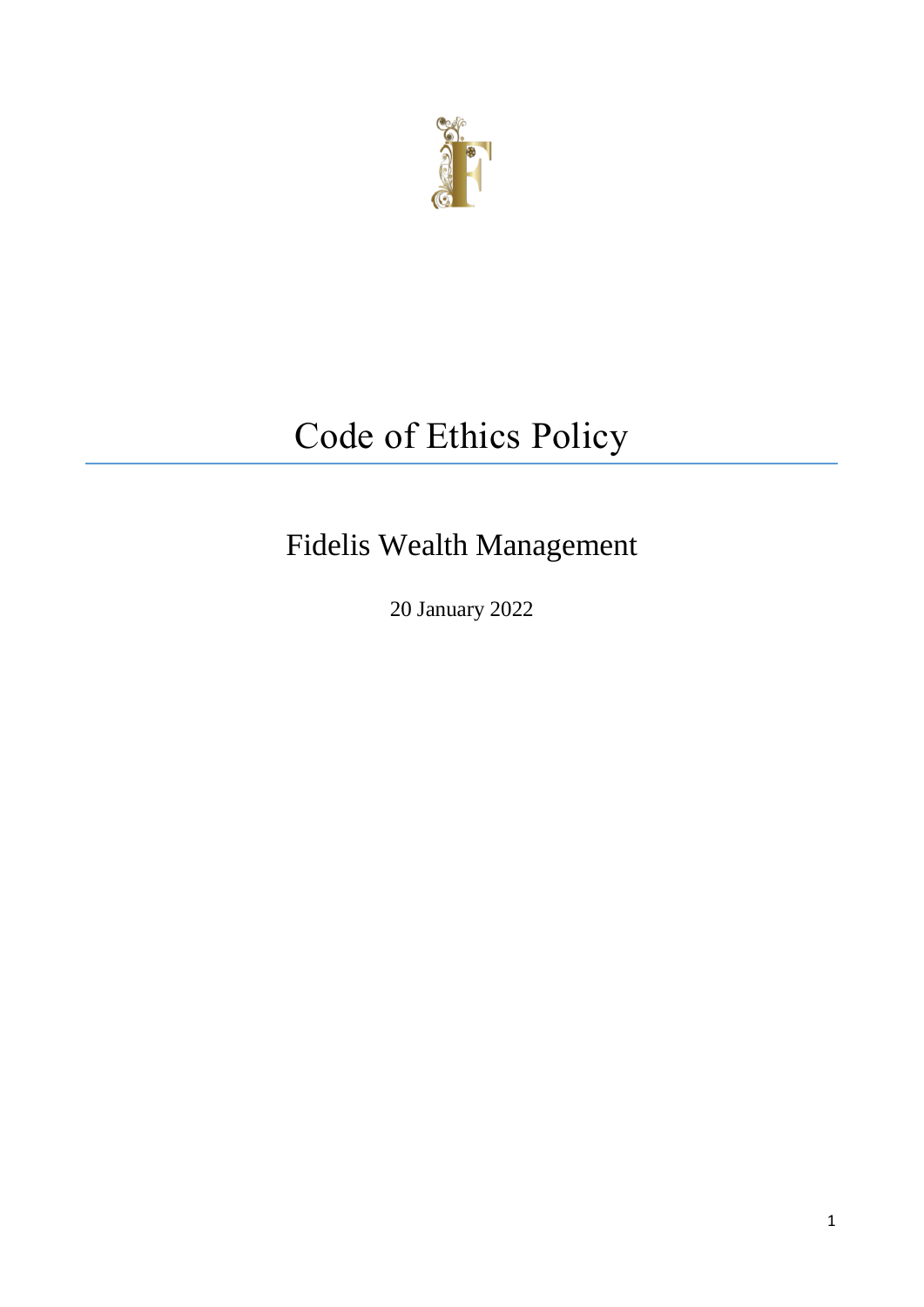# **CONTENTS**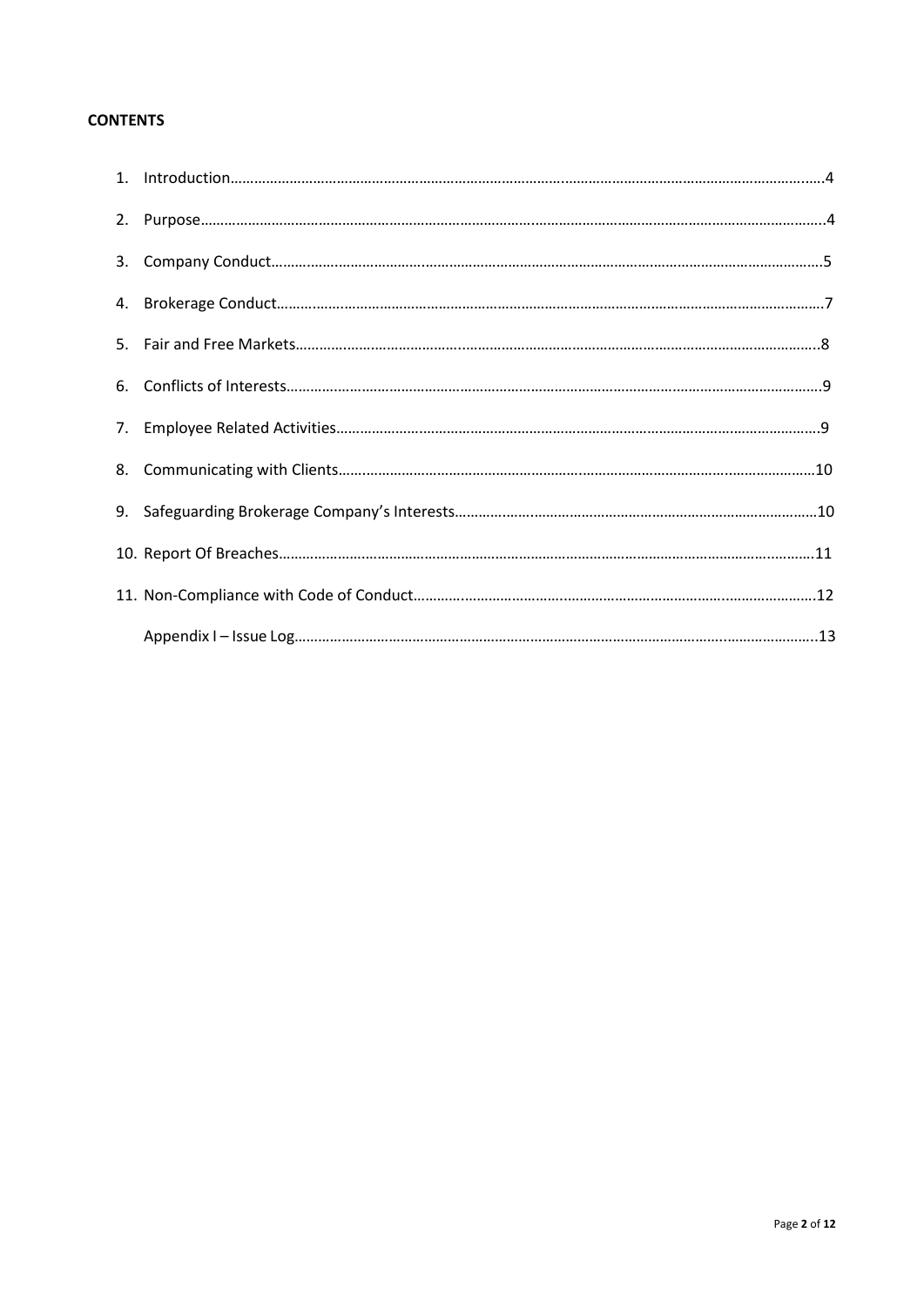This Code of Ethics Policy sets out the effective organisational framework that have been put in place to provide guidance on standards of ethical conduct for employees of Fidelis Wealth Management LLC (herein referred to as "the Brokerage Company").

# **Document History and Information**

# **Document Information**

| <b>Document owner</b>  | Compliance                       |
|------------------------|----------------------------------|
| <b>Author/Reviewer</b> | <b>FIDELIS WEALTH MANAGEMENT</b> |
| <b>Creation date</b>   | $1ST$ OF JANUARY 2022            |
| Latest approval date   | 20 <sup>ST</sup> OF JANUARY 2022 |

# **Document review**

| <b>Date</b> | <b>Reviewers</b> | <b>Action/Comment</b> |
|-------------|------------------|-----------------------|
|             |                  |                       |
|             |                  |                       |

# **Change mechanism**

Any requirement for change or clarification should be addressed to the document owner, as defined in this policy, who will log the issue in an issue log (Appendix I). Issues must be collected via the issues log until the regular policy review date, at which point all identified issues with respect to this policy must be considered and addressed as part of the policy review and update process.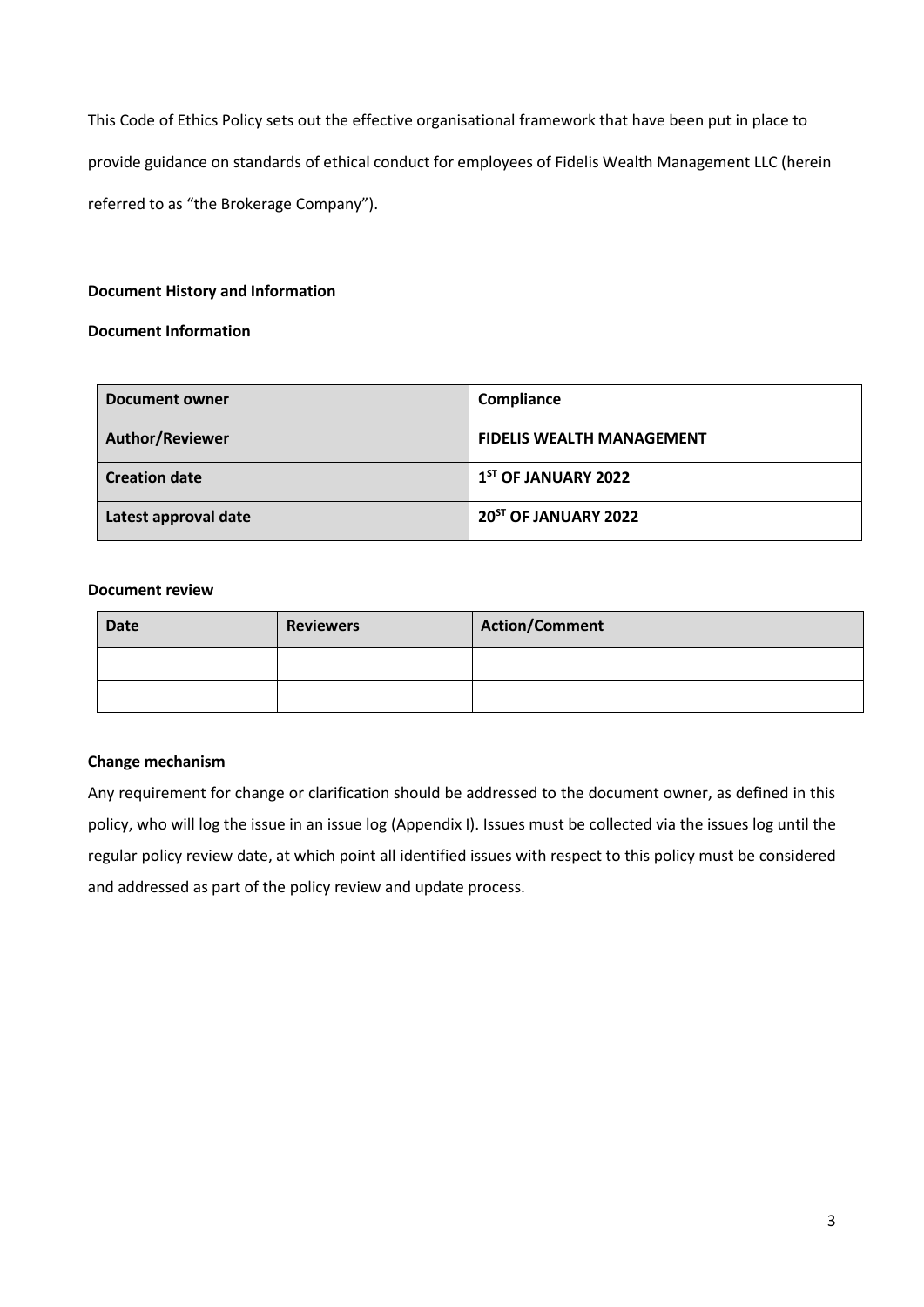## **1. INTRODUCTION**

The Code of Ethics is the foundation of the Brokerage Company's commitment to always act honestly, competently, diligently, and respectfully, but it is not intended to describe every law or policy that applies to the Company. Nor does it address every business situation its employees may face. The Code provides the framework and sets the expectations for business conduct. Failing to meet these standards could expose our company to serious damage.

This policy applies to all Company directors and employees. This policy should be read in conjunction with the Company's Market Abuse policy, Internal Governance Policy, Investment Management policy, Business Continuity/Cyber security policy, Compliance handling policy, Customer Communications Policy, Conflict of Interest Policy and other important company policies.

The Policy contents follow the rules regarding the Brokerage Company, President of the National Bank of Georgia Order №145 /04 July 5, 2018 Brokerage Company Licensing and Regulation Rule and Order №13 / 04 February 2, 2021 the Code of Ethics and Professional Conduct for Banking and Securities Market Participants and Law of Georgia on Securities Market 1745, 24 December 1998.

## **2. PURPOSE**

This Code of Conduct for all the members of Brokerage Company is aimed to help the Company to promote and maintain ethical conduct, to prevent any wrong doing, and ensure compliance with the legal and regulatory requirements. This code embodies the belief that 'acting always with the Company's legitimate interest in mind and being aware of the Company's responsibility towards its stakeholders and customers' is an essential element of the Company's long term excellence.

Additionally:

- The Code defines the standards of conduct expected from all employees and financial professionals of the Brokerage Company, and serves as a guides in making the right decisions when performing its obligations;
- The expectation is for every employee and financial professional to read and abide by the Code;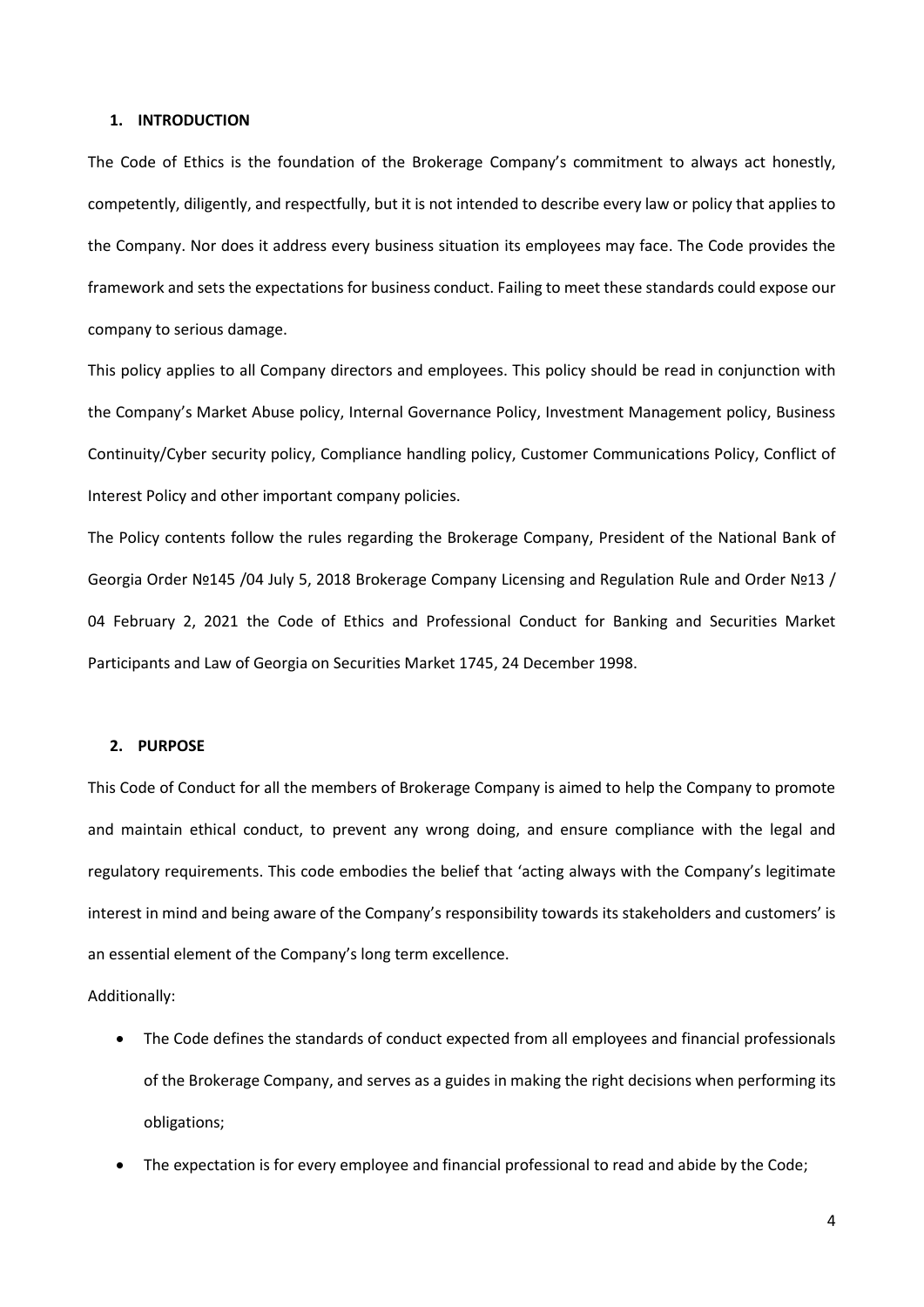This Code of Conduct, together with all the other Company policies should guide the actions of every employee and financial professional.

## **3. COMPANY CONDUCT**

All employees of the Brokerage Company shall conduct themselves with integrity and professionalism and act in an ethical manner in all dealings with the public, clients, customers, employers, employees, regulators and fellow employees.

The Brokerage Company should make all reasonable and diligent efforts to ensure that they do not make misrepresentations, whether oral or written, to clients or any potential clients.

The Brokerage Company shall ensure its will have adequate financial resources in accordance with applicable statutory requirements reflecting the scope, size, and risk profile of their business activities.

The Brokerage Company shall ensure it will have sufficient human and technical resources and experience for the proper performance of their duties. This would be expected to vary depending on the number of Clients and volume traded, and the type and nature of the assets and markets in which the firm invests.

The Brokerage Company shall ensure it will have adequate and properly documented business recovery plans, including disaster recovery plans, which can be immediately implemented. Please refer to the Brokerage Company's Business Continuity Plan and Disaster Recovery Policy for further guidance.

The Brokerage Company shall ensure it will have proper risk management procedures commensurate with its Brokerage business. This could include, but not be restricted to an enterprise-wide risk management framework which should cover policies and controls over the ongoing oversight, monitoring and management of investment risk (i.e. market, credit and liquidity), as well as operational risk (systems, regulatory, technology, and process).

The Brokerage Company shall ensure it will make diligent efforts to maintain knowledge of and comply with all applicable legislation, rules and regulations in any jurisdiction in which they carry on business.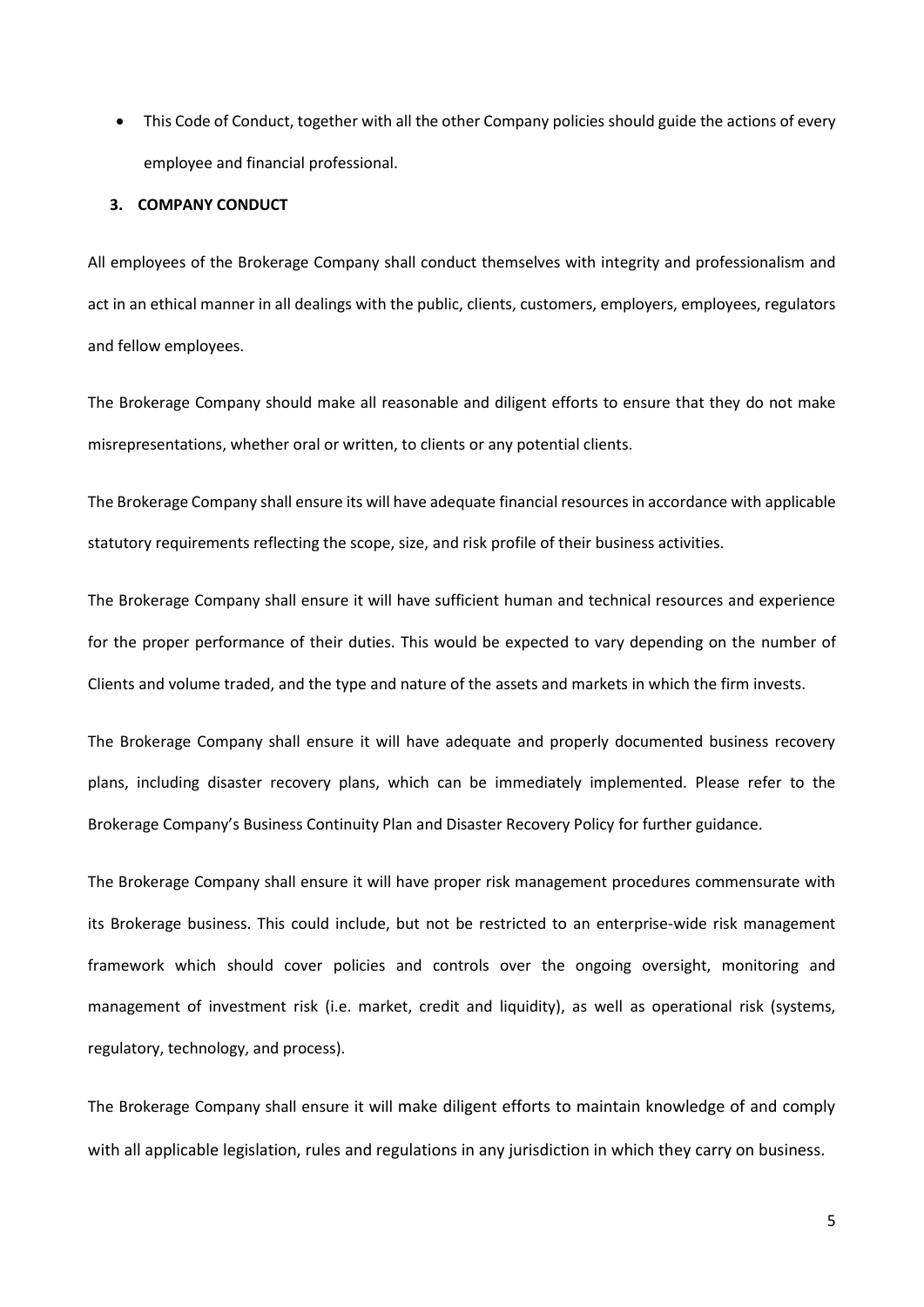The Brokerage Company shall establish policies, procedures and adequate controls to ensure compliance with regulations, industry codes and internal policies. In this respect, The Brokerage Company shall pay particular attention to areas of potential conflicts of interests such as personal trading, segregation of duties, gifts and entertainment.

The Brokerage Company shall take reasonable steps including establishing internal procedures to ensure that employees are conversant and comply with the applicable laws, rules and regulations relevant to their business activity.

The Brokerage Company shall have systems and/or procedures in place, which enable them to monitor compliance with the terms of the agreements and the service mandates;

The Brokerage Company shall ensure it has adequate internal control procedures to ensure that key duties and functions are wherever possible, appropriately segregated. Please refer to the Brokerage Company's Corporate Governance Policy for further guidance.

The Brokerage Company shall ensure it should deal with regulators in an open and cooperative manner. Please refer to the Brokerage Company's Communication Policy for further guidance.

# *Record Keeping*

Arrangements for record keeping should ensure that proper records are kept to describe accurately, completely and fairly the transactions undertaken on each client's behalf. Please refer to the Brokerage Company's Communication Policy for further guidance.

## *Money Laundering*

Members should at all times comply with the regulatory requirements on prevention of money laundering such as the Law of Georgia on Facilitating the Suppression on Money Laundering and Terrorism Financing. The Brokerage Company should clarify the economic background and purpose of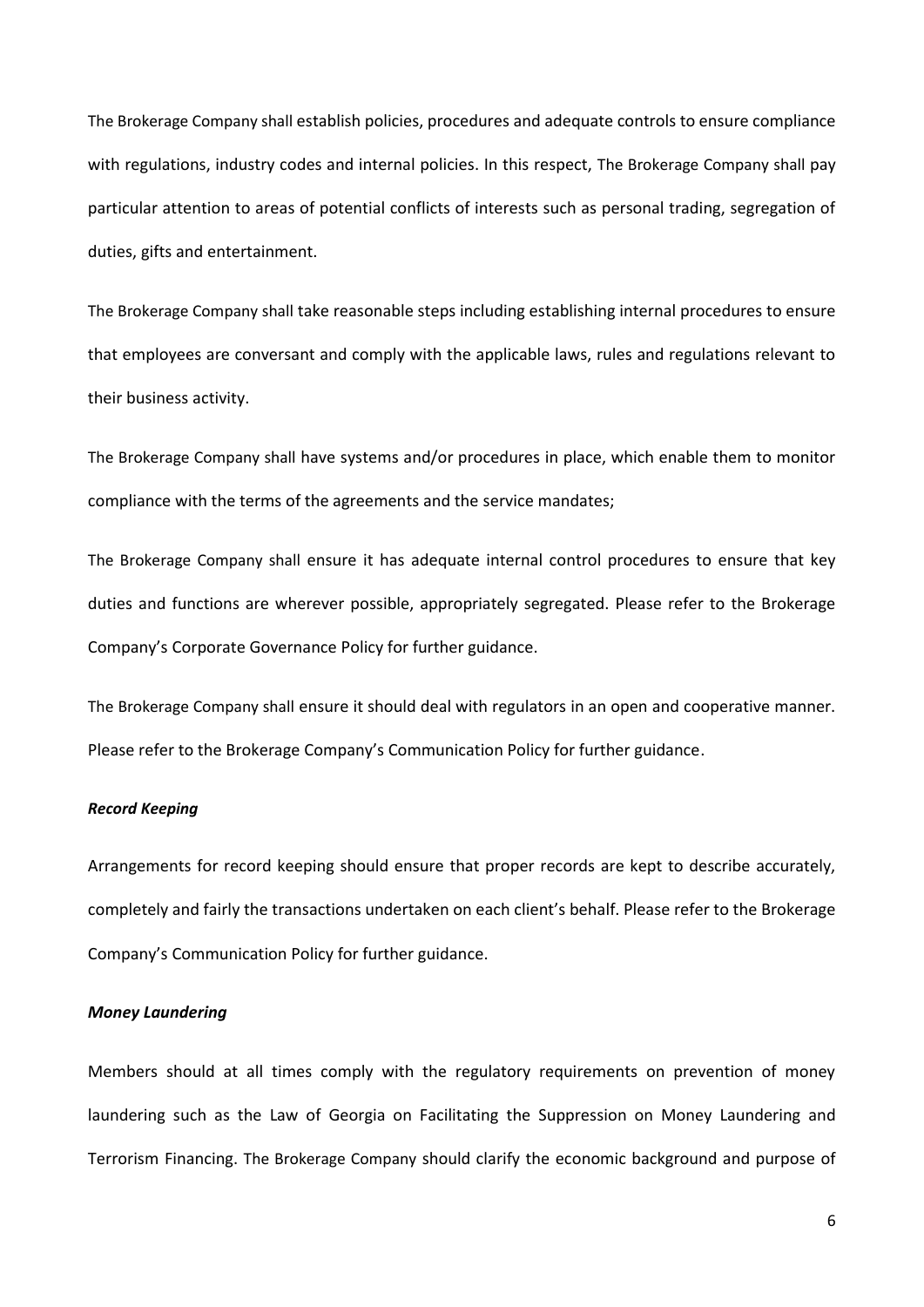any transaction where the form or amount appears unusual in relation to the customer concerned, or whenever the economic purpose and the legality of the transaction are not immediately evident.

The Brokerage Company will implement procedures and control checks to identify and evaluate unusual and suspicious transactions.

The Brokerage Company should regularly monitor the effectiveness of measures taken to prevent money laundering.

The Brokerage Company should train all staff to be fully aware of their responsibilities in combating money laundering and to be familiar with their systems for the reporting of suspicious matters. Please refer to the Brokerage Company's Anti-Money Laundering Policy for further guidance.

# **4. BROKERAGE CONDUCT**

In conducting trading transactions, the Brokerage Company will deal fairly and objectively with all clients. The Brokerage Company should ensure that adequate disclosure is made to all clients of any matter which might diminish that objectivity.

A written agreement should document the relationship with each client. Such agreement must be in compliance with the relevant legal and regulatory requirements. The Brokerage Company should ensure that a written agreement is entered into with a client before any services are provided to or transactions are made on behalf of that client.

The Brokerage Company should ensure that transactions carried out on behalf of clients are consistent with the agreement s' objectives, mandates, investments restrictions and guidelines. The Brokerage Company should consider the appropriateness and suitability of each investment in relation to the client's needs and objectives. In handling relationships with its clients, the Brokerage Company should exercise due care in determining their obligations and should operate on the principle of "know your client." The Brokerage Company should also strive to formalise and document key aspects of the relationship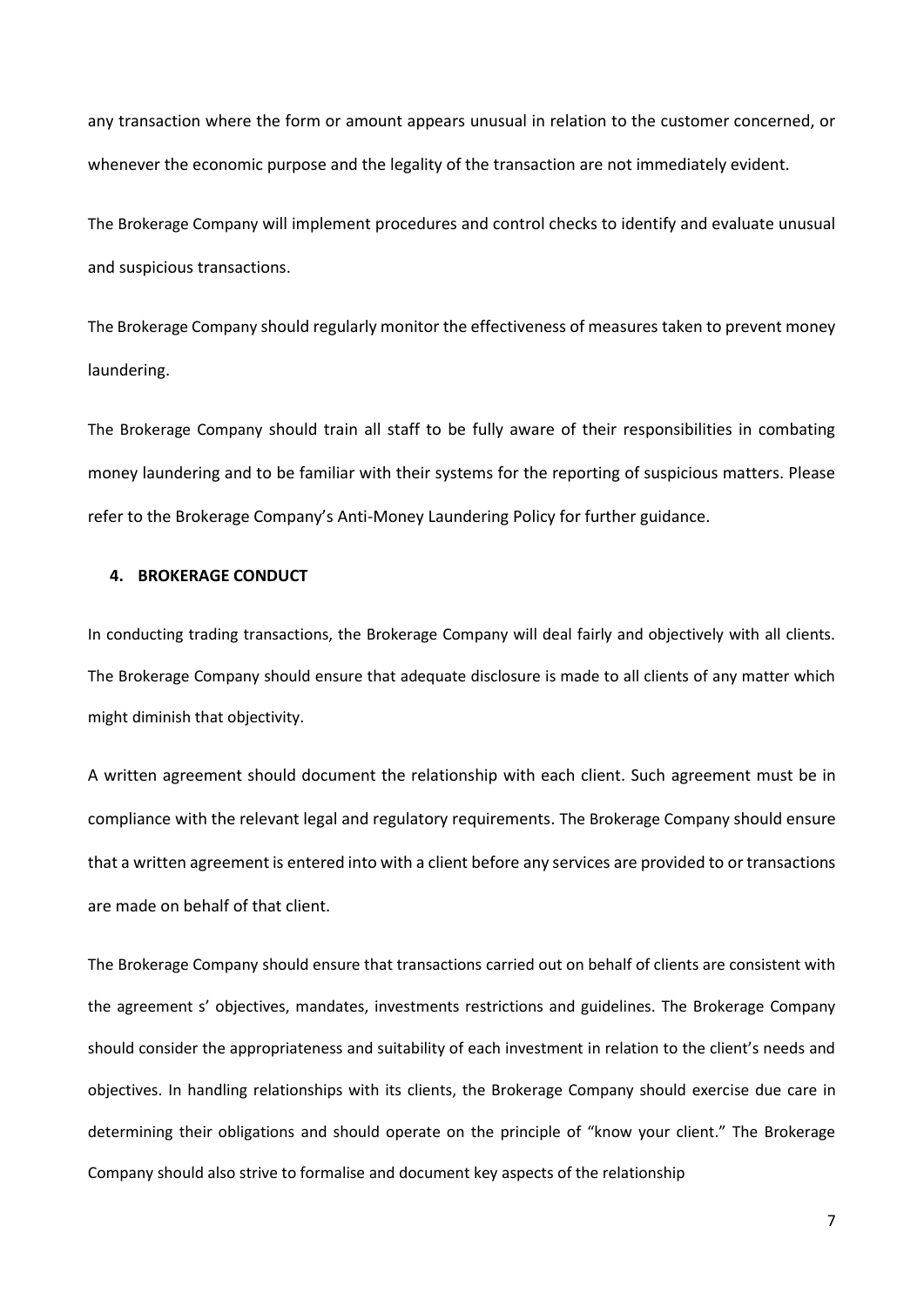The Brokerage Company will when executing orders, must have arrangements in place to take all reasonable steps to obtain the 'best possible result' for their clients. The best possible result should be determined with regard to the execution factors: price, costs, speed, likelihood of execution and settlement, size, nature or any other consideration relevant to the execution of an order(please refer to Best execution policy for further details).

As part of these arrangements, the Brokerage Company must have an Operational policy. When establishing its policy, the Brokerage Company should determine the relative importance of the execution factors, or at least establish the process by which it determines the relative importance of these factors, so that it can deliver the best possible result to its clients. For retail clients, the price and the costs related to execution will be the most important factors. Ordinarily, price would be expected to merit a high relative importance in obtaining the best possible result for professional clients as well.

The Brokerage Company is to ensure that client orders are allocated fairly, make a record of the intended basis of allocation before a transaction is effected; and ensure that an executed transaction is allocated promptly in accordance with the stated intention, except where the revised allocation does not disadvantage a client and the reasons for the re-allocation are clearly documented. Please refer to the Brokerage Company's Operative Policy and Procedures for further guidance.

## **5. FAIR AND FREE MARKETS**

#### **Market Manipulation, Market Conduct and Market Abuse**

Protecting the integrity of financial markets is critical to promoting fair and efficient markets and investor All employees of the Brokerage Company must not engage in activities, practices or conduct that are manipulative, illegal, anticompetitive, or unethical, that exacerbate conflicts between or among the Brokerage Company's and/ or its clients, that are contrary to industry standards or applicable regulation.

All employees are to ensure that while they are in possession of confidential information, especially inside information, they are under a duty of confidentiality in respect of the information they receive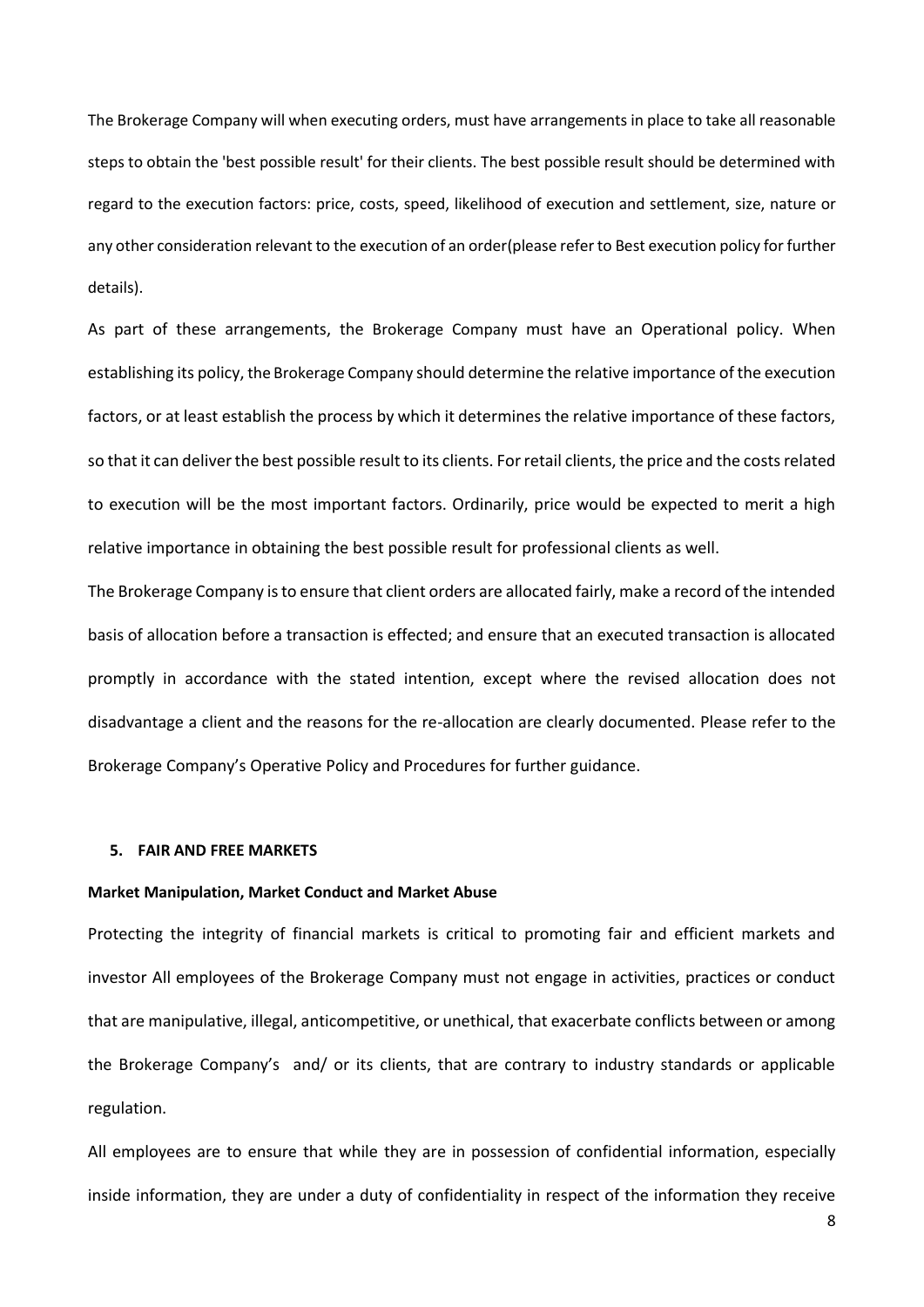and may only use or disclose such information with due authorization and on a need to know basis. Using such information for personal gain or sharing with others who use it for their personal gain – so called "tipping" – is illegal and prohibited by the Code and our and the Brokerage Company's policies. Please refer to the Brokerage Company's Market Abuse Policy for further guidance.

#### **6. CONFLICTS OF INTEREST**

A conflict of interest arises where one or more persons or entities have competing interests and the serving of one interest may involve detriment to another. The Brokerage Company maintains organisational and systems-related arrangements and take other measures to help avoid, minimise or mitigate potential conflicts. The Brokerage Company is committed to treating our clients fairly and appropriately handling clients' interests, including, for example, where one client's interest may be in conflict with another client's interest. Please refer to the Brokerage Company's Conflict of Interest Policy for further guidance.

## **7. EMPLOYEE RELATED ACTIVITIES**

Employees must disclose any potential conflict of interest as per the procedure outlined in the Conflict of Interest policy.

The Brokerage Company shall have in place appropriate written policies for recording and dealing with gifts and entertainment received by its employees, including directors; and those provided to business partners. All employees should put professional honesty and the interests of consumers above personal interests and not create a situation that would involve a conflict of interest, divided loyalty or the appearance of an improper attempt to influence business decisions.

The Brokerage Company shall have in place appropriate policies and internal controls governing staff conduct and personal dealing, and that there are appropriate structures in place to carry out monitoring and to ensure compliance. It is the employee's responsibility not to trade on, or otherwise take advantage of inside information and not to put personal interests over those of the customer's when engaging in trading for personal or related party accounts. All employees should be familiar with the Personal Transactions policy,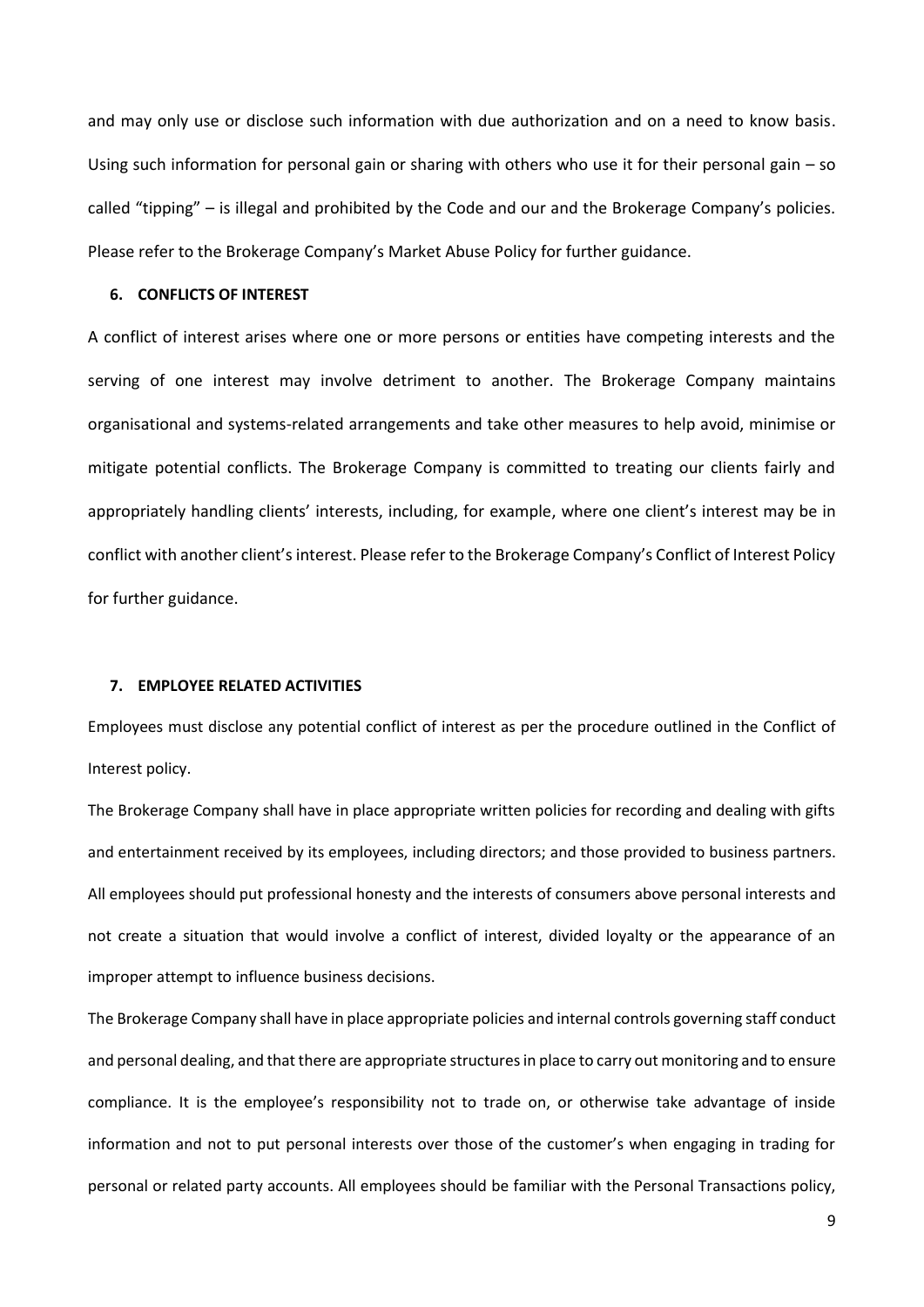which is designed so that personal investment activities are conducted appropriately. Please refer to the Brokerage Company's Conflict of Interest policy.

## **8. COMMUNICATING WITH CLIENTS**

It is important when dealing with clients that any communications – both oral and written, are fair, clear and accurate. Statements that can be viewed as misleading or fail to include information important to making an investment decision – whether the client is retail, professional or institutional.

#### *Client Reporting*

The Brokerage Company shall ensure that client reporting should be in accordance with the terms of the agreement. Client reports should give a fair, timely, accurate and clear account of the /trading management of client assets. The Brokerage Company should ensure that client reporting should comply with applicable legal and regulatory requirements as well as the requirements under the agreement. Please refer to the Brokerage Company's Communication Policy for further guidance.

## *Customer Complaints*

A complaint means any expression of dissatisfaction or grievance, regardless of whether justified or not, from or on behalf of a customer or counterparty about the Brokerage Company's provision of, or failure to provide, financial services (for example, the execution of any transaction, or the disposition of securities). The Brokerage Company will have in place the appropriate written procedures and records for dealing with and responding to client complaints. All errors and complaints must be addressed as soon as practicable. Please refer to the Brokerage Company's Complaints Handling Procedure.

## **9. SAFEGUARDING BROKERAGE COMPANY'S INTERESTS**

# **Confidential Information**

The Broker Company must not make unauthorised disclosures of confidential information or use it for purposes other than those for which it was disclosed except as required by law. This information - whether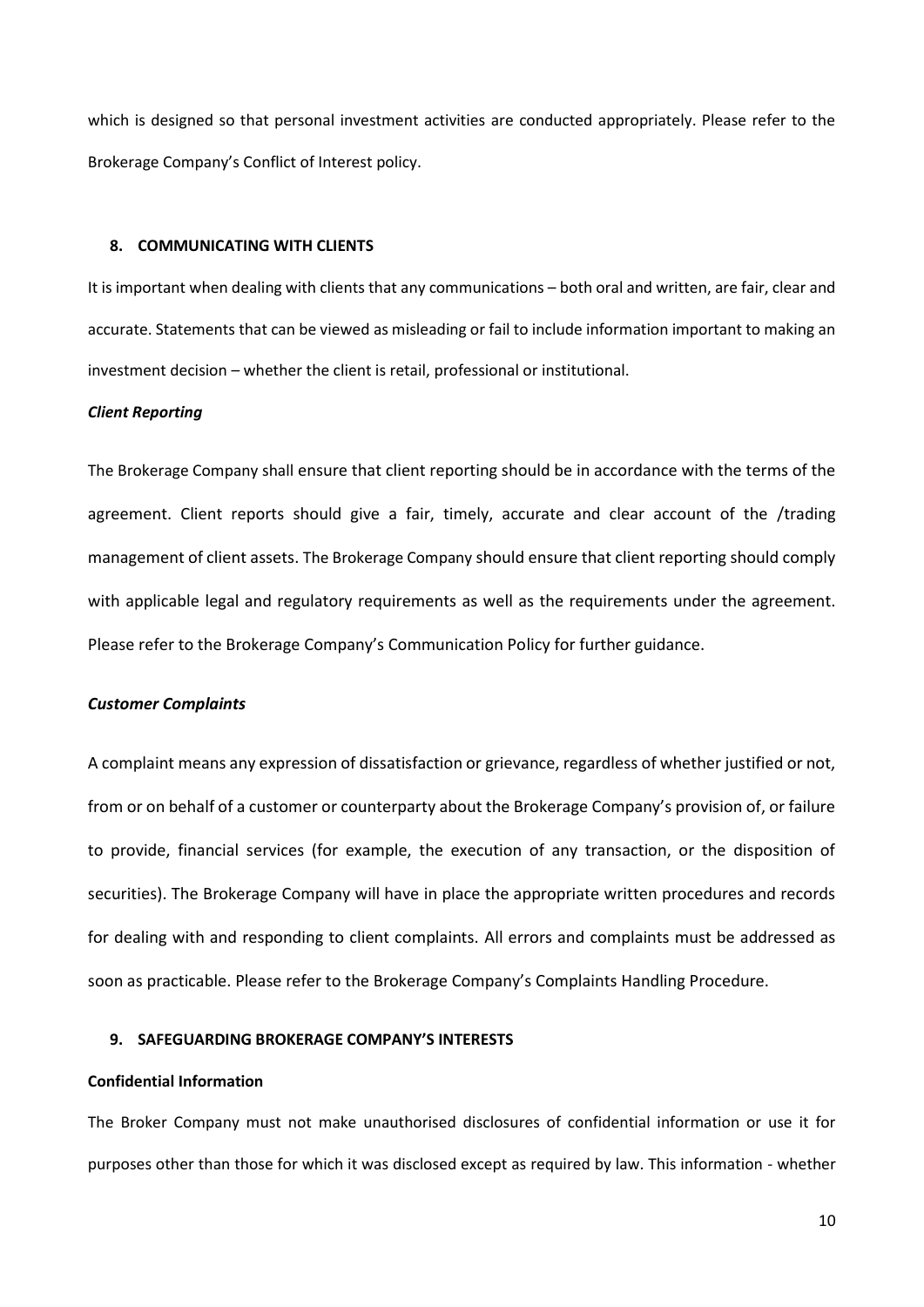it is on behalf of the Company, parent company, any other entities in the same economic group, the company and its own corporate bodies, subsidiaries or any of our clients or affiliates - could include strategic business plans, operating results, marketing strategies, customer lists, personnel records, upcoming acquisitions and divestitures, new investments, processes and methods. Proprietary, confidential and sensitive business information about this company, other companies, individuals and entities should be treated with sensitivity and discretion and only be disseminated on a need-to-know basis

Requirements imposed by a confidentiality agreement or undertaking with a third party imposed by law, or specified in the Brokerage Company's policies, procedures or rules must be followed. Where confidential information is to be provided to another party, the Brokerage Company must ensure that measures are in place to maintain the confidentiality of that information, such as a legally binding confidentiality agreement.

## **Data protection**

The collection, use, retrieval and transfer of client information must comply with data protection laws, the Brokerage Company's policies and any contractual obligations. Client confidentiality – as discussed previously – is critical that all employees should seek to protect it at all times. All employees are prohibited from collecting, processing or using personal data unless authorised to do so. Personal data may only be obtained for lawful purposes and should be processed fairly and lawfully. Data should only be maintained for as long as necessary and should be relevant to the purpose for which it is collected. All data must be secured to prevent unauthorised access, alteration, transmission, publication, loss or damage. Please refer to the Brokerage Company's Privacy Policy for further guidance.

# **10. REPORT OF BREACHES**

In accordance to Regulation, the Brokerage Company ensures for staff to report potential or actual breaches through a specific, independent and autonomous channel. It should be necessary for reporting staff to have a certain level of certainty to report a breach in full confidence, which should then trigger an investigation.